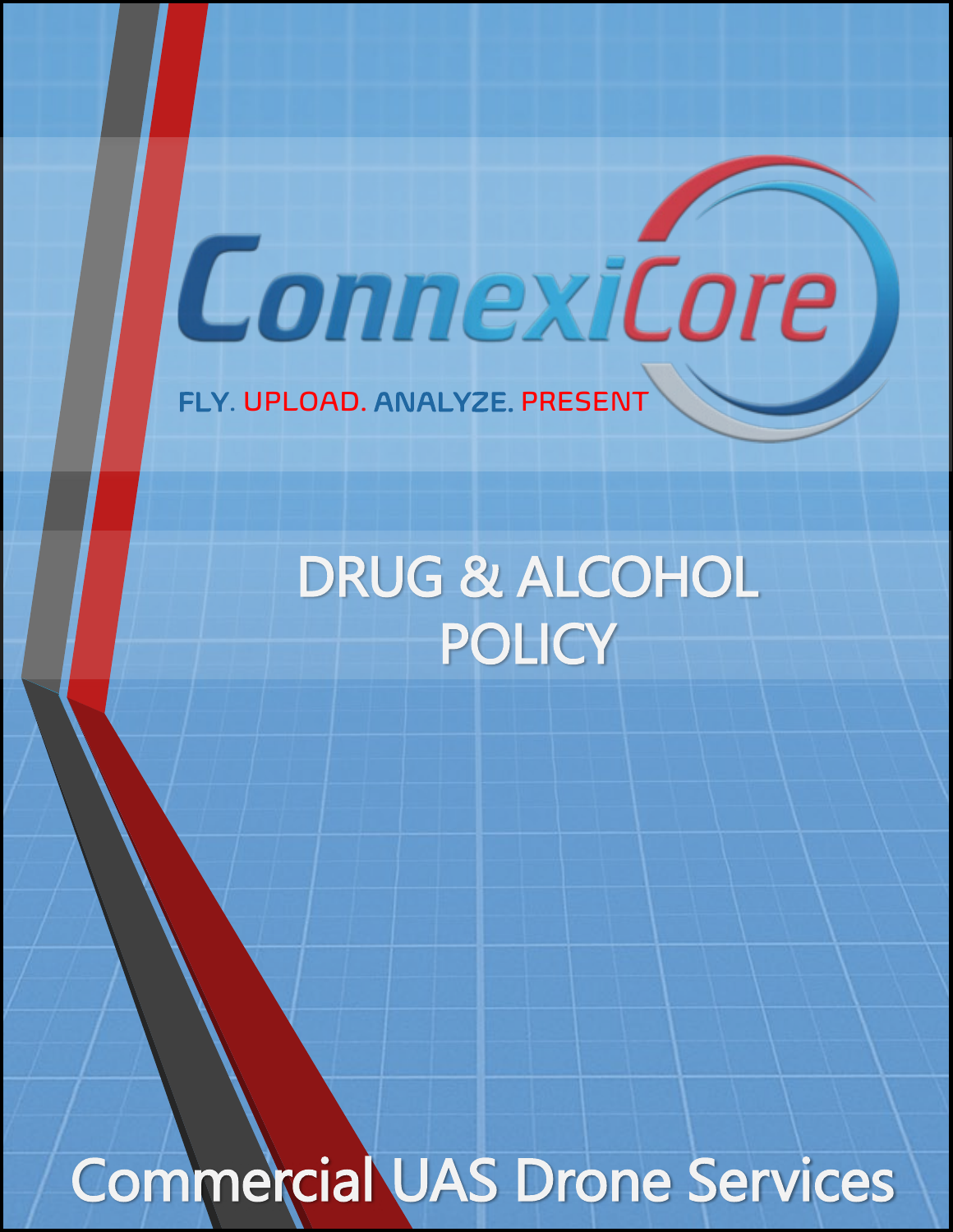# CONNEXICORE DRUG AND ALCOHOL POLICY

**POLICY STATEMENT:** The purpose of this policy is to ensure public safety and to maintain a safe, and productive work environment for all Employees, Sub Contractors, and Customers by preventing accidents or other dangerous incidents that may result from drug or alcohol use. This policy pertains to all Employee, Sub Contractors and Associates of the company who have cause to be on company projects. The possession uses or sale of alcohol on company premises and customer properties is **strictly prohibited**. Further, the possession, use or sale of illegal drugs is prohibited at any time with a zero-tolerance policy.

Employees, Sub Contractors and Associates involved in ANY CONNEXICORE project are prohibited from reporting to work under the influence of alcohol or drugs. Employees, Sub Contractors and Associates who are taking a prescription drug is required to present to the company a statement from the prescribing physician that the prescription drug will not impair the Employee and Sub Contractor's work performance. The company will require drug testing of applicants for employment in safety-sensitive positions. Any applicant who refuses to submit to the test will no longer be considered eligible for employment. The company will require drug testing of Employees, Sub Contractors and Associates who hold safety-sensitive positions.

Drug testing shall be conducted in accordance with DOT/USCG rules and regulations. Specifically, individuals will be tested for the presence of controlled substances [marijuana, cocaine, opiates, amphetamines, phencyclidine (PCP) and alcohol] and will be subject to preemployment, reasonable cause, periodic, random, and post-accident drug testing. Such individuals **MUST TEST NEGATIVE** for the presence of controlled substances.

In the interest of the safety and health of its Employees, Sub Contractors and Associates, the company reserves the right to inspect and search, at random, unannounced times, all packages, boxes, clothing or any personal belongings carried on or off company property.

#### Purpose

In compliance with the Drug-Free Workplace Act of 1988, CONNEXICORE has a longstanding commitment to provide a safe, quality-oriented and productive work environment. Alcohol and drug abuse pose a threat to the health and safety of CONNEXICORE Employees, Sub Contractors and Associates and to the security of the company's and customers equipment and facilities. For these reasons, CONNEXICORE is committed to the elimination of drug and alcohol use and abuse in the workplace.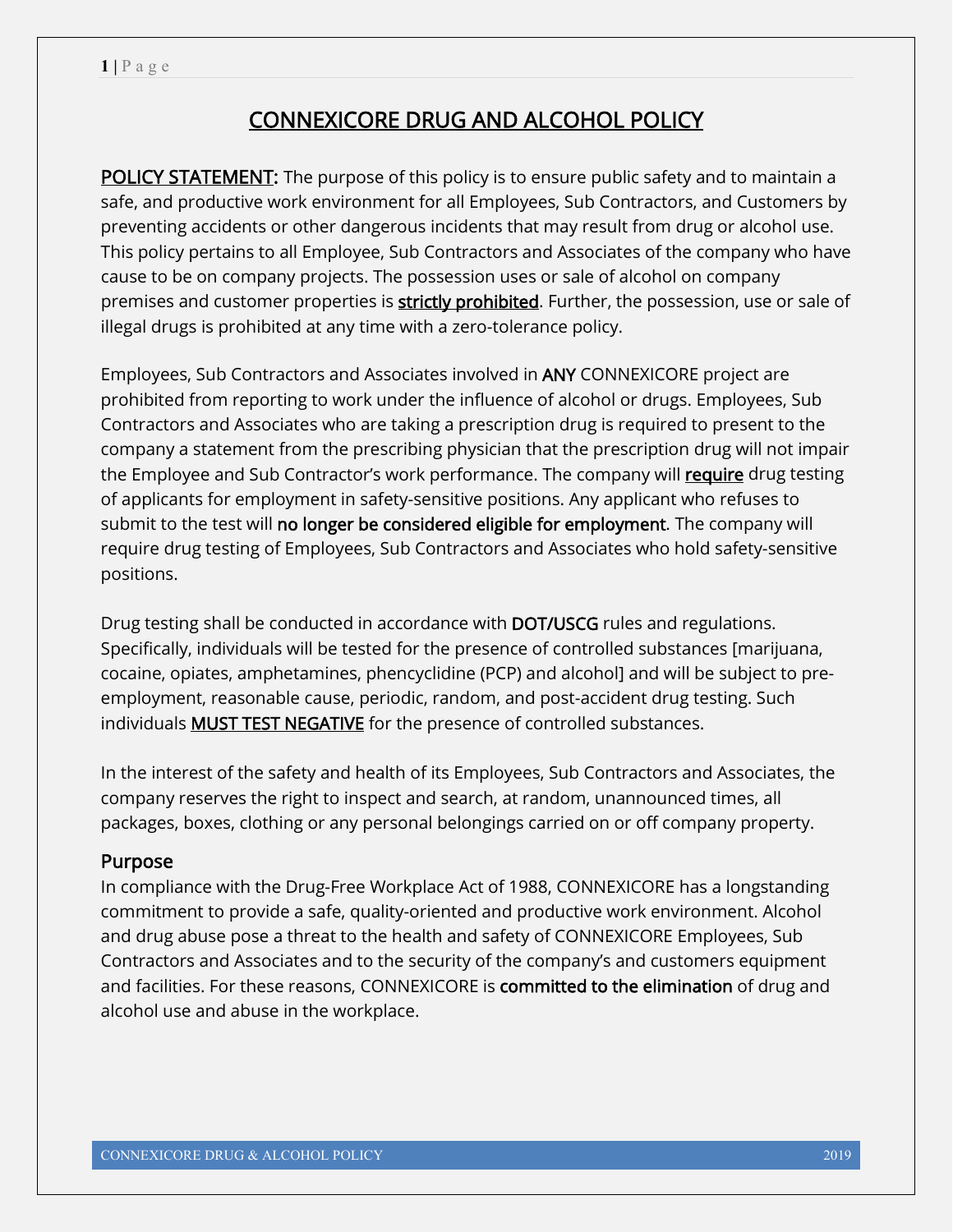## Scope

This policy applies to all Employee, Sub Contractors and Associates as well as all applicants for employment of CONNEXICORE. The human resource (HR) department is responsible for policy administration.

## Employee and Sub Contractors Assistance

CONNEXICORE will assist and support Employee and Sub Contractors who voluntarily seek help for drug or alcohol problems before becoming subject to discipline or termination under this or other CONNEXICORE policies. Such Employee and Sub Contractors will be allowed to use accrued paid time off, placed on leaves of absence, referred to treatment providers and otherwise accommodated as required by law. Employee, Sub Contractors and Associates may be required to document that they are successfully following prescribed treatment and to take and pass follow-up tests if they hold jobs that are safety-sensitive or require driving, or if they have violated this policy previously. Once a drug test has been initiated under this policy, unless otherwise required by the Family and Medical Leave Act or the Americans with Disabilities Act, the Employee and Sub Contractors will have forfeited the opportunity to be granted a leave of absence for treatment, and will face possible discipline, up to and including discharge.

Employee, Sub Contractors and Associates should report to work fit for duty and free of any adverse effects of illegal drugs or alcohol. This policy does not prohibit Employee, Sub Contractors and Associates from the lawful use and possession of prescribed medications. Employee, Sub Contractors and Associates must, however, consult with their doctors about the medications' effect on their fitness for duty and ability to work safely, and they must promptly disclose any work restrictions to their supervisor.

## Work Rules

- 1. Whenever Employee, Sub Contractors and Associates are working, are operating any CONNEXICORE vehicle, are present on CONNEXICORE premises or are conducting company-related work offsite, they are prohibited from:
	- a. Using, possessing, buying, selling, manufacturing or dispensing an illegal drug (to include possession of drug paraphernalia).
	- b. Being under the influence of alcohol or an illegal drug as defined in this policy.
	- c. Possessing or consuming alcohol.
- 2. The presence of any detectable amount of any illegal drug, illegal controlled substance or alcohol in an Employee, Sub Contractors and Associates body system, while performing company business or while in a company facility, is prohibited.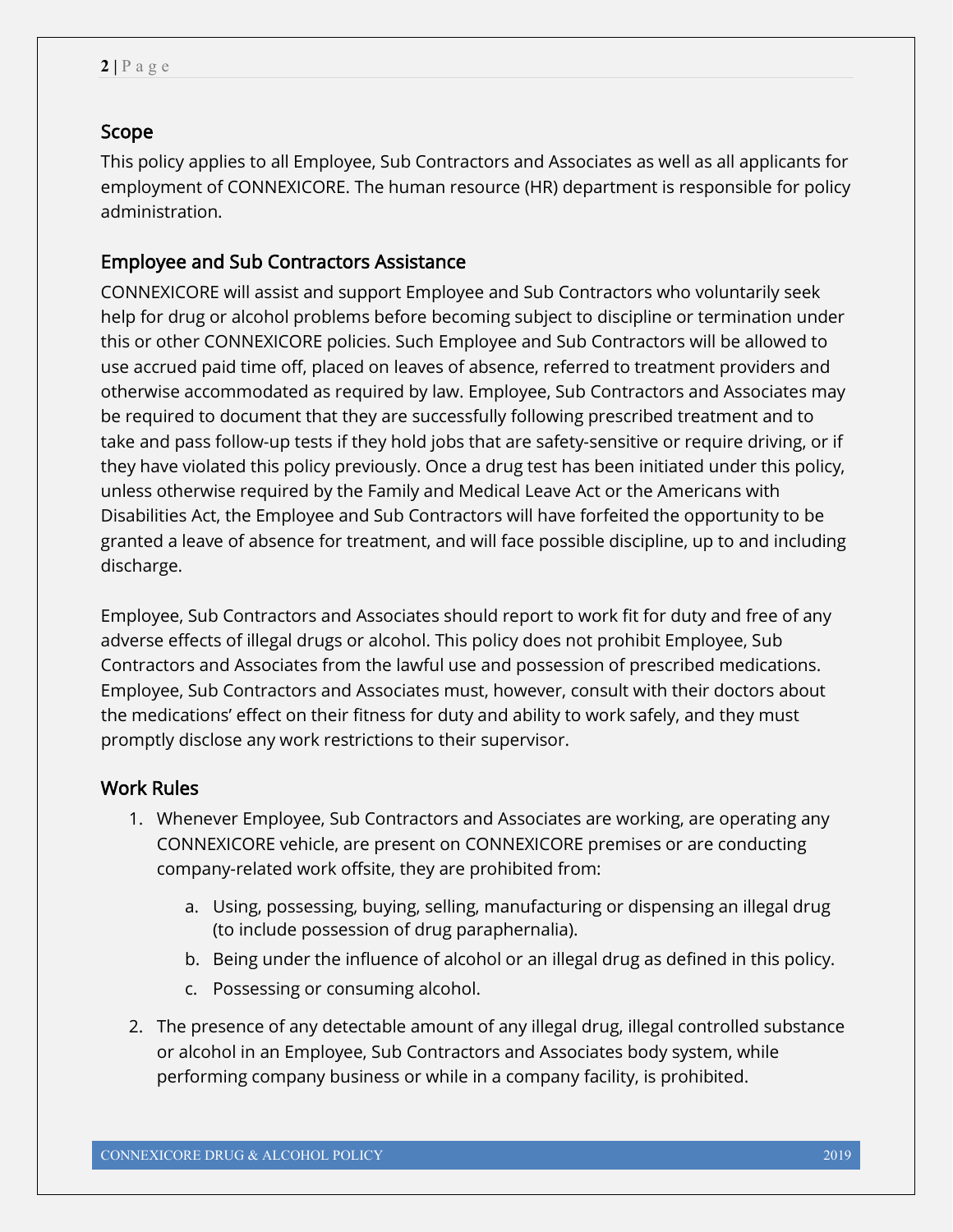- 3. CONNEXICORE will also not allow Employee, Sub Contractors and Associates to perform their duties while taking prescribed drugs that are adversely affecting their ability to safely and effectively perform their job duties. Employee, Sub Contractors and Associates taking a prescribed medication must carry it in a container labeled by a licensed pharmacist or be prepared to produce the container if asked.
- 4. Any illegal drugs or drug paraphernalia will be turned over to an appropriate law enforcement agency and may result in criminal prosecution.

## Required Testing

## Pre-employment

Applicants being considered for hire must pass a drug test before beginning work or receiving an offer of employment. Refusal to submit to testing will result in disqualification of further employment consideration.

#### Reasonable suspicion

Employee, Sub Contractors and Associates are subject to testing based on (but not limited to) observations by at least two members of management of apparent workplace use, possession or impairment. HR, the plant manager or the director of operations should be consulted before sending an Employee, Sub Contractors and Associates for testing. Management must use the Reasonable Suspicion Observation Checklist to document specific observations and behaviors that create a reasonable suspicion that an Employee, Sub Contractor or Associate is under the influence of illegal drugs or alcohol. Examples include:

- Odors (smell of alcohol, body odor or urine).
- Movements (unsteady, fidgety, dizzy).
- Eyes (dilated, constricted or watery eyes, or involuntary eye movements).
- Face (flushed, sweating, confused or blank look).
- Speech (slurred, slow, distracted mid-thought, inability to verbalize thoughts).
- Emotions (argumentative, agitated, irritable, drowsy).
- Actions (yawning, twitching).
- Inactions (sleeping, unconscious, no reaction to questions).

When reasonable suspicion testing is warranted, both management and HR will meet with the Employee, Sub Contractors and Associates to explain the observations and the requirement to undergo a drug and/or alcohol test within two hours. Refusal by an Employee, Sub Contractors and Associates will be treated as a positive drug test result and will result in immediate termination of employment

Under no circumstances will the Employee and Sub Contractors be allowed to drive himself or herself to the testing facility. A member of management must transport the Employee and Sub Contractors or arrange for a cab and arrange for the Employee and Sub Contractors to be transported home.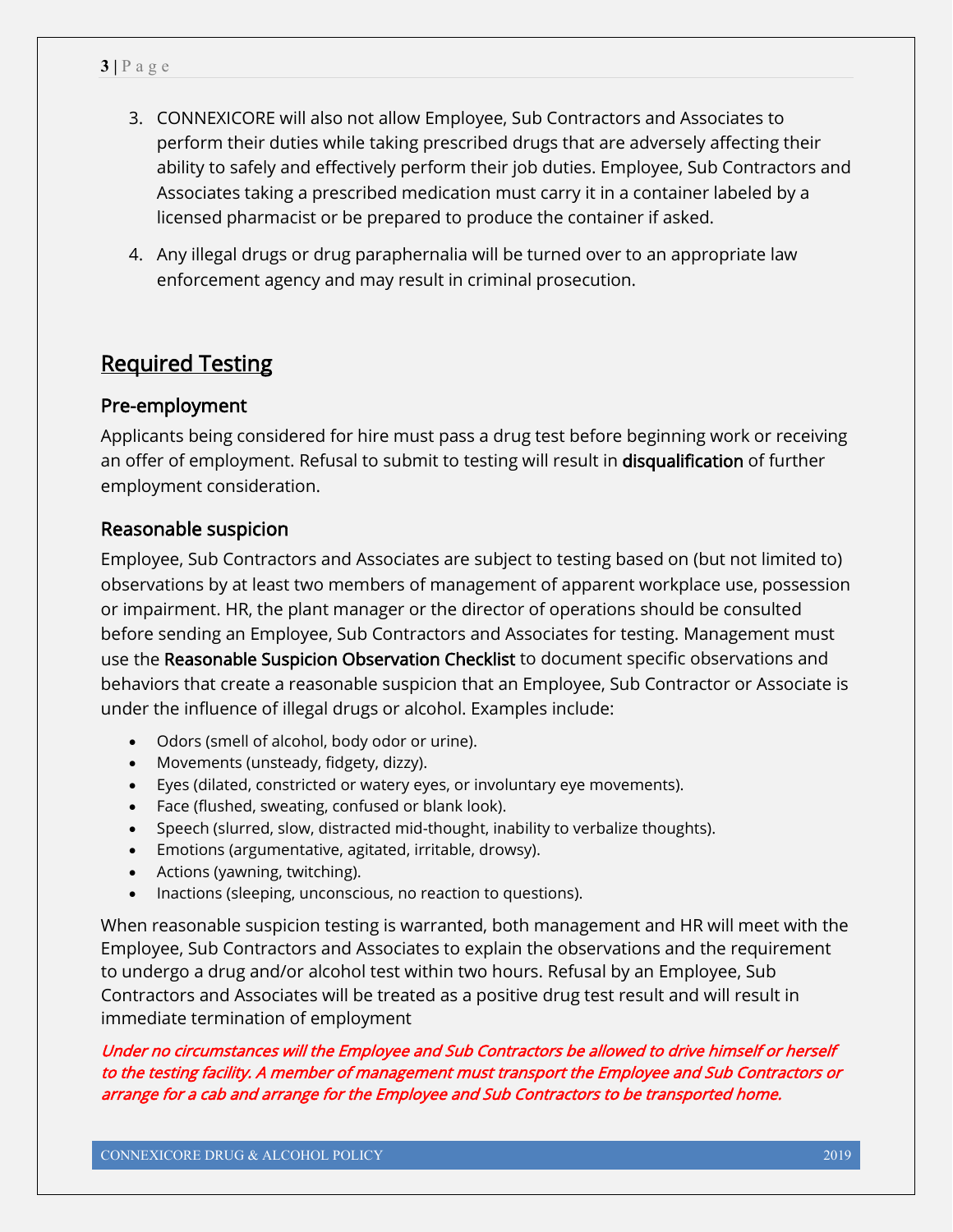#### Post-accident

Employee, Sub Contractors and Associates are subject to testing when they cause or contribute to accidents that seriously damage a CONNEXICORE vehicle, machinery, equipment or property or that result in an injury to themselves or another Employee and Sub Contractors requiring offsite medical attention. A circumstance that constitutes probable belief will be presumed to arise in any instance involving a work-related accident or injury in which an Employee, Sub Contractors and Associates who was operating a motorized vehicle (including a CONNEXICORE forklift, pickup truck, overhead crane or aerial/man-lift) is found to be responsible for causing the accident. In any of these instances, the investigation and subsequent testing must take place within two hours following the accident, if not sooner. Refusal by an Employee, Sub Contractors and Associates will be treated as a positive drug test result and will result in immediate termination of employment.

#### Under no circumstances will the Employee and Sub Contractors be allowed to drive himself or herself to the testing facility. A member of management must transport the Employee and Sub Contractors or arrange for a cab and arrange for the Employee and Sub Contractors to be transported home.

## Collection and Testing Procedures

Employee, Sub Contractors and Associates subject to alcohol testing will be transported to a CONNEXICORE-designated facility and directed to provide breath specimens. Breath specimens will be tested by trained technicians using federally approved breath alcohol testing devices capable of producing printed results that identify the Employee and Sub Contractors. If an Employee, Sub Contractors and Associates breath alcohol concentration is .04 or more, a second breath specimen will be tested approximately 20 minutes later. The results of the second test will be determinative. Alcohol tests may, however, be a breath, blood or saliva test, at the company's discretion. For purposes of this policy, test results generated by law enforcement or medical providers may be considered by the company as work rule violations.

Applicants and Employee and Sub Contractors subject to drug testing will be transported to a CONNEXICORE-designated testing facility and directed to provide urine specimens. Applicants and Employee and Sub Contractors may provide specimens in private unless they appear to be submitting altered, adulterated or substitute specimens. Collected specimens will be sent to a federally certified laboratory and tested for evidence of marijuana, cocaine, opiates, amphetamines, PCP, benzodiazepines, methadone, methaqualone and propoxyphene use. (Where indicated, specimens may be tested for other illegal drugs.) The laboratory will screen all specimens and confirm all positive screens. There must be a chain of custody from the time specimens are collected through testing and storage.

The laboratory will transmit all positive drug test results to a medical review officer (MRO) retained by CONNEXICORE, who will offer individuals with positive results a reasonable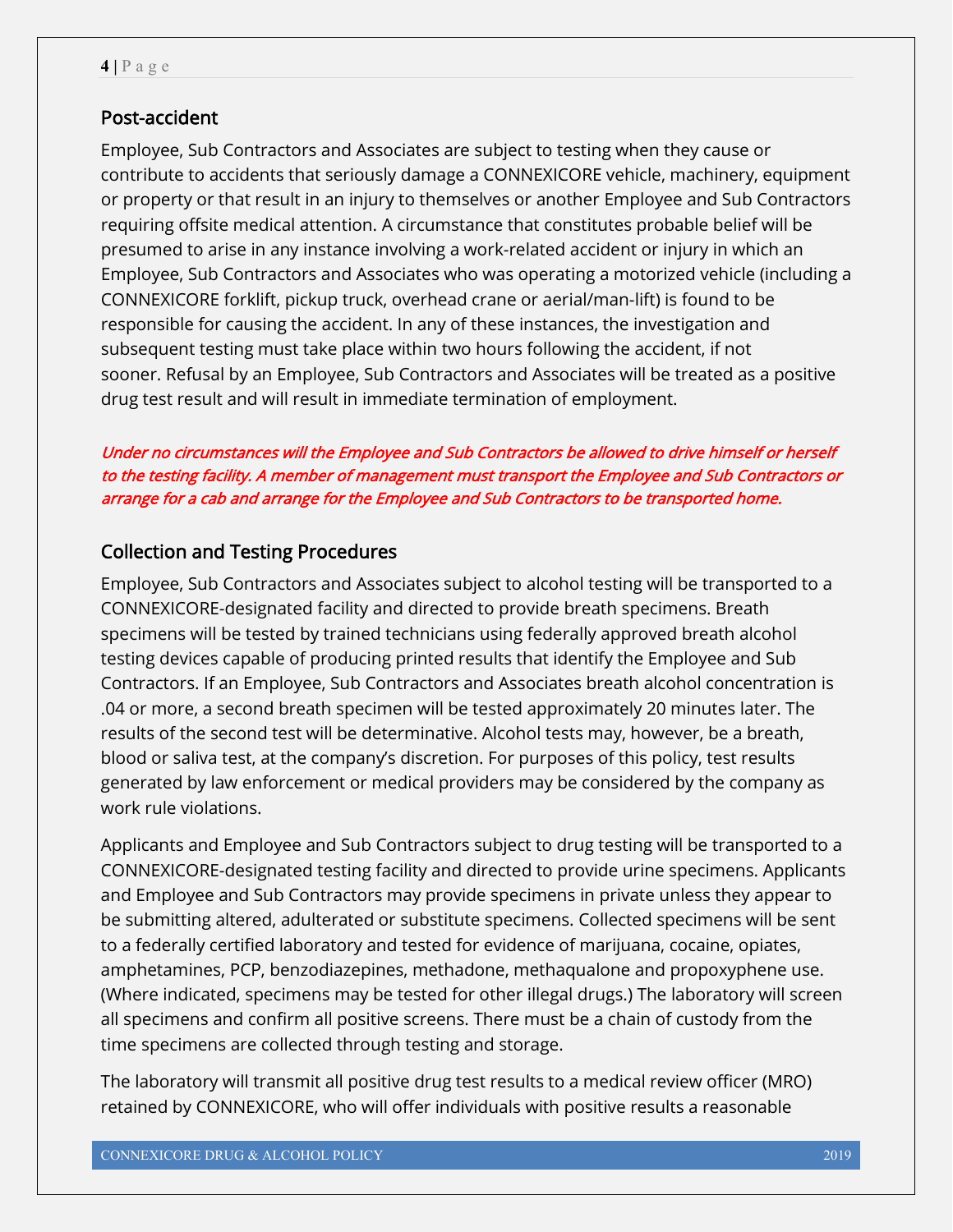opportunity to rebut or explain the results. Individuals with positive test results may also ask the MRO to have their split specimen sent to another federally certified laboratory to be tested at the applicant's or Employee, Sub Contractors and Associates own expense. Such requests must be made within 72 hours of notice of test results. If the second facility fails to find any evidence of drug use in the split specimen, the Employee and Sub Contractors or applicant will be treated as passing the test. In no event should a positive test result be communicated to CONNEXICORE until such time that the MRO has confirmed the test to be positive.

#### Consequences

Applicants who refuse to cooperate in a drug test or who test positive will not be hired and will not be allowed to reapply/retest in the future.

Employee, Sub Contractors and Associates who refuse to cooperate in required tests or who use, possess, buy, sell, manufacture or dispense an illegal drug in violation of this policy will be terminated. If the Employee, Sub Contractors and Associates refuses to be tested, yet the company believes he or she is impaired, under no circumstances will the Employee, Sub Contractors and Associates be allowed to drive himself or herself home.

Employee, Sub Contractors and Associates who test positive, or otherwise violate this policy, will be subject to discipline, up to and including termination. Depending on the circumstances, the Employee, Sub Contractors and Associates work history/record and any state law requirements, CONNEXICORE may offer an Employee, Sub Contractors and Associates who violates this policy or tests positive the opportunity to return to work on a last-chance basis pursuant to mutually agreeable terms, which could include follow-up drug testing at times and frequencies determined by CONNEXICORE for a minimum of one year but not more than two years as well as a waiver of the right to contest any termination resulting from a subsequent positive test. If the Employee, Sub Contractors and Associates either does not complete the rehabilitation program or tests positive after completing the rehabilitation program, the Employee, Sub Contractors and Associates will be immediately discharged from employment.

Employee, Sub Contractors and Associates will be paid for time spent in alcohol or drug testing and then suspended pending the results of the drug or alcohol test. After the results of the test are received, a date and time will be scheduled to discuss the results of the test; this meeting will include a member of management, a union representative (if requested), and HR. Should the results prove to be negative, the Employee, Sub Contractors and Associates will receive back pay for the times/days of suspension.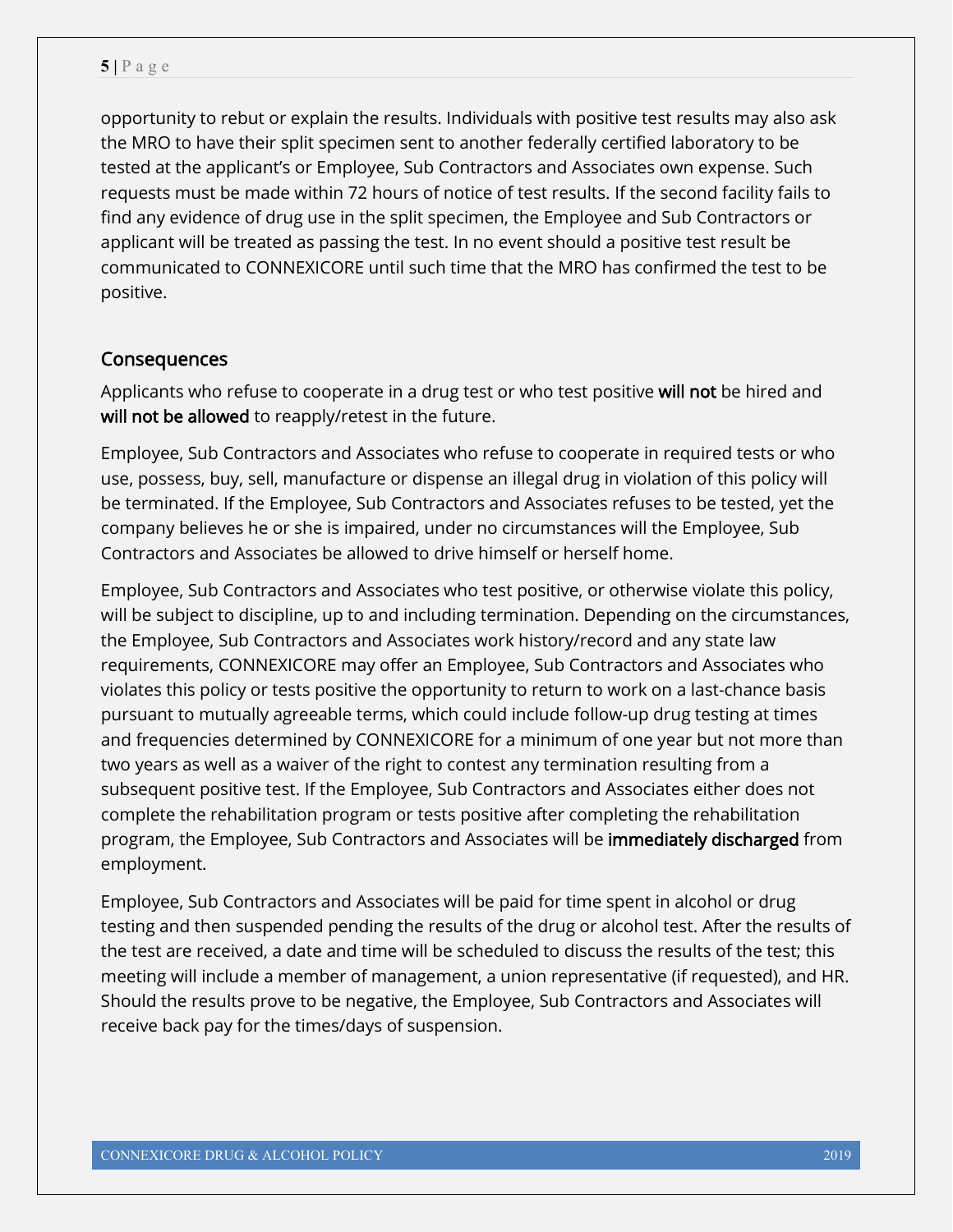#### **Confidentiality**

Information and records relating to positive test results, drug and alcohol dependencies, and legitimate medical explanations provided to the MRO will be kept confidential to the extent required by law and maintained in secure files separate from normal personnel files. Such records and information may be disclosed among managers and supervisors on a need-toknow basis and may also be disclosed when relevant to a grievance, charge, claim or other legal proceeding initiated by or on behalf of an Employee and Sub Contractors or applicant.

#### Inspections

CONNEXICORE reserves the right to inspect all portions of its premises for drugs, alcohol or other contraband; affected Employee, Sub Contractors and Associates may have union representation involved in this process. All Employee, Sub Contractors and Associates and visitors may be asked to cooperate in inspections of their persons, work areas and property that might conceal a drug, alcohol or other contraband.

Employee, Sub Contractors and Associates who possess such contraband or refuse to cooperate in such inspections are subject to appropriate discipline, up to and including discharge.

#### Crimes Involving Drugs

CONNEXICORE prohibits all Employee, Sub Contractors and Associates, performing work under government contracts, from manufacturing, distributing, dispensing, possessing or using an illegal drug in or on company premises or while conducting company business. CONNEXICORE Employee, Sub Contractors and Associates are also prohibited from misusing legally prescribed or over the counter (OTC) drugs. Law enforcement personnel may be notified, as appropriate, when criminal activity is suspected.

CONNEXICORE does not desire to intrude into the private lives of its Employee, Sub Contractors and Associates but recognizes that Employee, Sub Contractors and Associates offthe-job involvement with drugs and alcohol may have an impact on the workplace. Therefore, CONNEXICORE reserves the right to take appropriate disciplinary action for drug use, sale or distribution while off company premises. All Employee, Sub Contractors and Associates who are convicted of, plead guilty to or are sentenced for a crime involving an illegal drug are required to report the conviction, plea or sentence to HR within five days. Failure to comply will result in **automatic discharge**. Cooperation in complying may result in suspension without pay to allow management to review the nature of the charges and the Employee and Sub Contractor's past record with CONNEXICORE.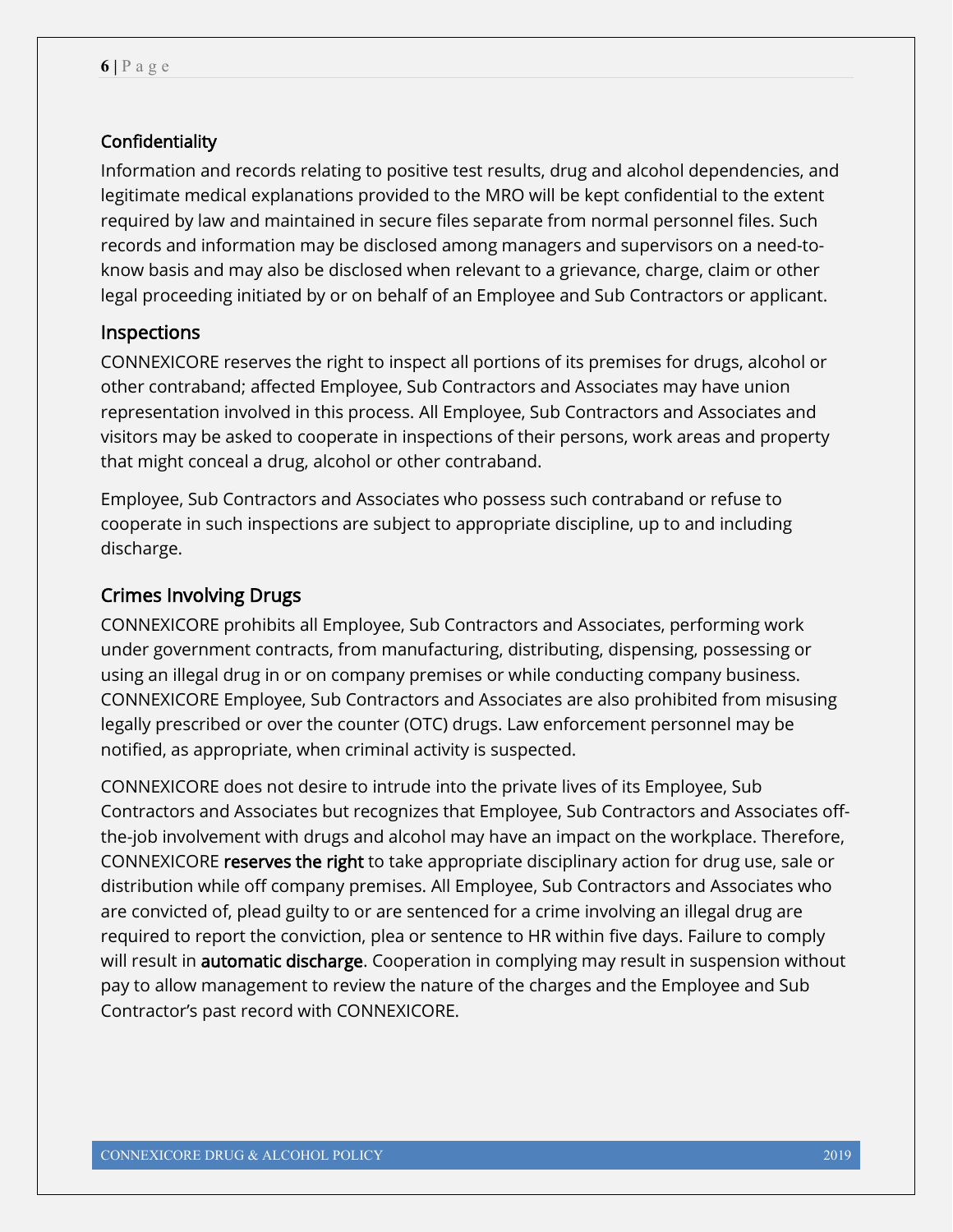## **Definitions**

"Company premises" includes all buildings, offices, facilities, grounds, parking lots, lockers, places and vehicles owned, leased or managed by CONNEXICORE or any site on which the company is conducting business.

"Illegal drug" means a substance whose use or possession is controlled by federal law but that is not being used or possessed under the supervision of a licensed health care professional. (Controlled substances are listed in Schedules I-V of 21 C.F.R. Part 1308.)

"Refuse to cooperate" means to obstruct the collection or testing process; to submit an altered, adulterated or substitute sample; to fail to show up for a scheduled test; to refuse to complete the requested drug testing forms; or to fail to promptly provide specimen(s) for testing when directed to do so, without a valid medical basis for the failure. Employee, Sub Contractors and Associates who leave the scene of an accident without justifiable explanation prior to submission to drug and alcohol testing will also be considered to have refused to cooperate and will automatically be subject to discharge.

"Under the influence of alcohol" means an alcohol concentration equal to or greater than .04, or actions, appearance, speech or bodily odors that reasonably cause a supervisor to conclude that an Employee, Sub Contractors and Associates is impaired because of alcohol use.

"Under the influence of drugs" means a confirmed positive test result for illegal drug use per this policy. In addition, it means the misuse of legal drugs (prescription and possibly OTC) when there is not a valid prescription from a physician for the lawful use of a drug in the course of medical treatment (containers must include the patient's name, the name of the substance, quantity/amount to be taken and the period of authorization).

DISCIPLINE: Employee, Sub Contractors and Associates found to be in violation of this policy by either directly possessing or using alcohol or drugs, as described above, or through a verified positive drug test or by court conviction, will be subject to immediate discharge from employment. Any Employee, Sub Contractors and Associates who fails to cooperate with the requirements set forth in this policy, including refusal to test, failure to provide a specimen within a reasonable time, failure to report for a scheduled appointment to provide a specimen or adulteration of a specimen, will be subject to disciplinary action which may include immediate termination of employment.

ADMINISTRATIVE: The company strictly prohibits the use, possession and/or sale of illegal drugs, drug paraphernalia or unsanctioned use of alcohol aboard company vessel(s) or property. The company will cooperate fully with public authorities in the prosecution of anyone in violation of said prohibition.